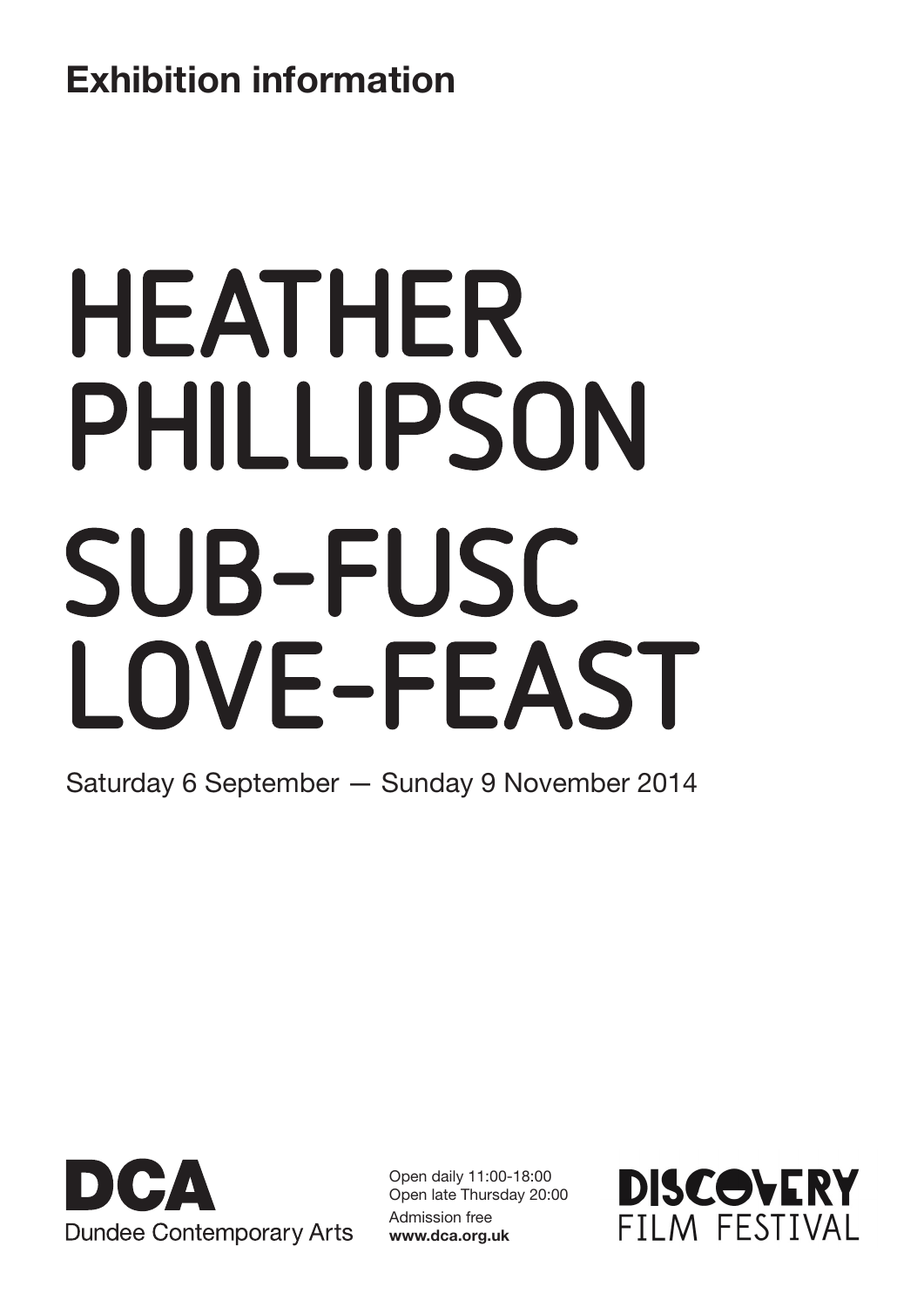## ACKNOWLEDGEMENTS

The artist and DCA are grateful to the following people who participated in the construction of the exhibition, managed by Adrian Murray:

Jason Shearer Jonny Lyons Jessie Giovane Staniland John Louden Callum Brownlee Louise Forbes Anna Murray Anton Beaver David Fyans Ian Banks Robert Jackson

We would also like to thank the following individuals and companies who supported the exhibition:

Chris Harris and all staff at Tayprint Rembrand Timber Aleksandra Puskins at ASP Pallets Kevin Sparks at Martin Plant Hire Jim Hendry and Andy Reekie from Dundee City Council

The artist would also like to thank:

Adelina Fasan Jake Moulson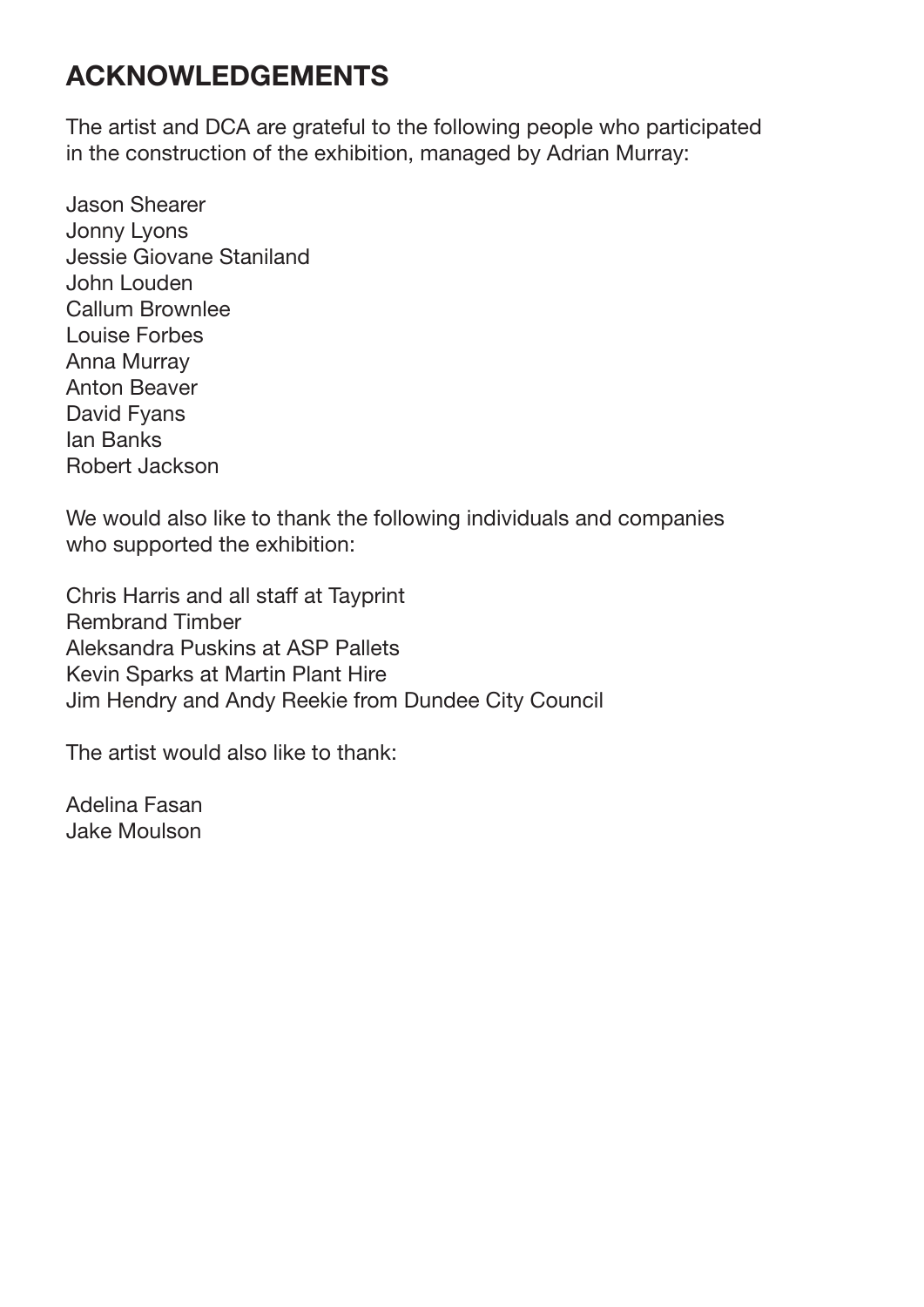## INTRODUCTION

Heather Phillipson is one of the UK's most impressive emerging artists, and is equally renowned as a poet. Phillipson has created a new suite of works for DCA to coincide with our annual Discovery Film Festival. The artworks are shown as a triptych – a sequence of parts, or arenas, guiding and obstructing the viewer's passage through the galleries. With an abundance of bodily, animal and environment references, the show uses multiple video projections, pop-up images, suspended sculptures, building detritus and hand-painted surfaces and texts to form a makeshift landscape of real and constructed nature-representations.

Adrian Searle, writing last year in The Guardian newspaper, praised Phillipson's dexterity: 'the vernacular and the fantastical, the ordinary and imaginary are all part of Phillipson's armoury as an artist and a poet. Sometimes she is a comedy turn. Sometimes she's heart-breaking.' Later in the year, stating the BALTIC show was one of his 10 favourite exhibitions of the year, Searle noted: 'Using wry humour, her work is much more than a slippery language game. Poet as well as artist, Phillipson got into my head and just won't leave.'

Heather Phillipson (born 1978) is based in London. Her videos, sculptures, music, poetry and live events have been presented at venues including: Bunker259, New York; Serpentine Gallery, London; Tate Britain, London; Palais de Tokyo, Paris; Biennial of Moving Images, Geneva; Grundy Art Gallery, Blackpool; BALTIC, Gateshead; ICA, London; Zabludowicz Collection, London and on Random Acts for Channel 4. Phillipson was a LUX Associate Artist in 2012. Collections of her poetry have been published by Faber and Faber, Penned in the Margins and Bloodaxe.

Held annually at DCA, the Discovery Film Festival is Scotland's international film festival for young audiences and will run from 25 October - 9 November 2014. Find out more at discoveryfilmfestival.org.uk.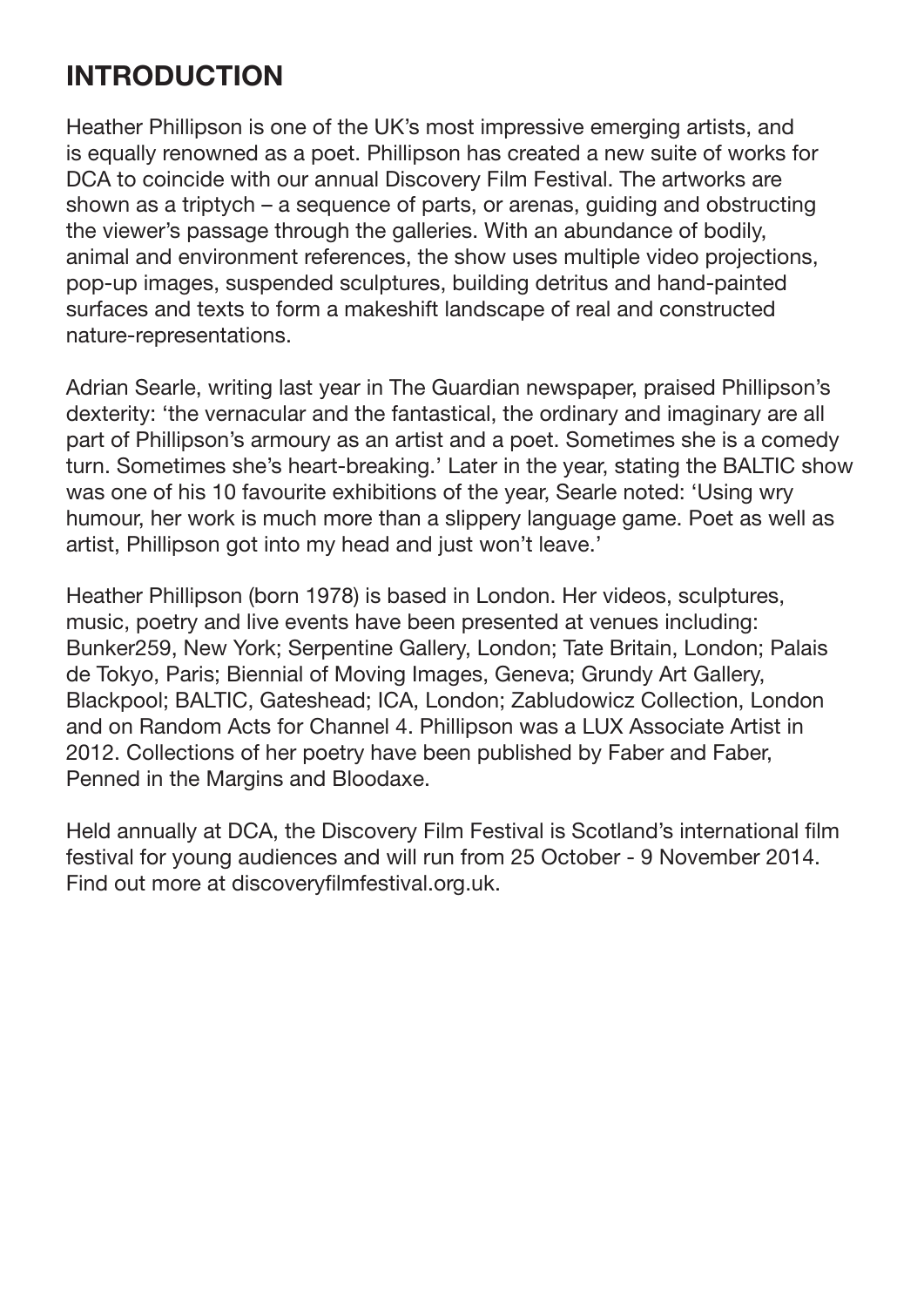### sub-fusc love-feast

Heather Phillipson has developed an immersive installation of video projections, cut-out images and painted enclosures. Overlaid spoken and singing voices punctuate the galleries, drawing you past a septic tank, digital landscapes, plastic plumbing pipes and distorted construction materials.

The artist challenges ideas of nature as something at a remove from humans. In an era of extreme ingestion, distribution and spectacle, Phillipson's interest is in how multiple representations of nature might impinge on our bodies, and vice versa. Grazing fields, fishing lochs, botanical gardens and zoos betray complex human interactions with the environment. At times in *sub-fusc love-feast*, Phillipson gives voice to the animals, plants and land-masses, who answer back, alerting us to the possibility of their own sensuality. In the videos and in the numerous outsize images, the animals return our gaze.

*Meanwhile, thank god for the cows, face-to-face with each other and terrifying existence, who reveal that there is nothing to hide except what we keep hidden, mostly.*

Heather Phillipson, *Nudity of Cattle* (*Instant-flex 718*, Bloodaxe Books, 2013)

Phillipson's exhibition incorporates video art within an elaborate sculptural triptych. Large projections and re-sized generic photographs, off-set by everyday objects, suspended at different heights, manipulate scale – the normally vast main gallery is made intimate and at times claustrophobic through the excessive volume of elements. Bright green paint and high-visibility tape spill across the architecture, binding together surfaces and textures. Audio bleeds between the galleries. Throughout, language is a ubiquitous ordering and disordering device – hand-painted texts, subtitles and voices emphasise or undermine. Perspectives shift as you wander through the rooms, moving between layers and onto platforms, images overhead and underfoot, confronted by videos that may be talking to themselves or addressing you directly.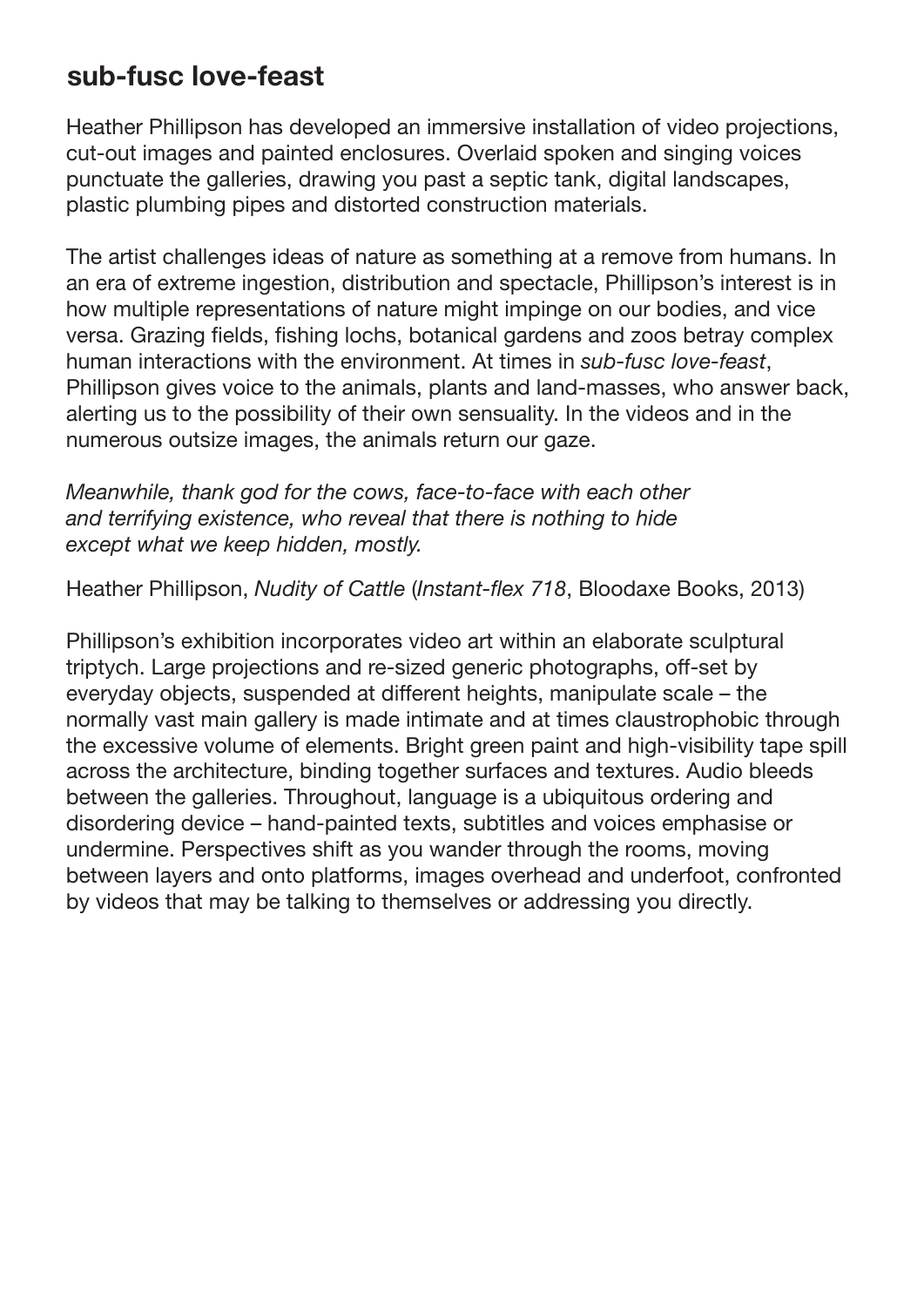*You're the eye/I of the camera, or its eye is turned on you…positions get conflated. For me, the physical relationship between body and screen is crucial to this formulation…I think of it like a temporal collage or a physical musical composition—whether it's video editing or writing or walking between things in space, it's about the rhythm between the bits. And the bits are always colliding with or repelling or rubbing all over each other, synaesthetically. Structurally, the sculptural installations might be like arriving in the middle of a poem, not knowing what's going on, but understanding it—all these metaphors, line-breaks and non-sequiturs. I'm trying to establish an equivalence, I suppose—a kind of syntax of sounds, images, colours—using them like parts of speech. And it's deliberately non-hierarchical, so it's not that words precede images or images precede sounds—they spark off each other. Their relative status is confused.*

*Artist Profile: Heather Phillipson*, interview with Lindsay Howard, *Rhizome*, July 2014

Phillipson's work chimes with ethical questions and, accordingly, sections of the videos are provocative. In a frank manner, her work takes multiple routes through sex, consumption and waste.

We would like to let parents or guardians know that, while not explicit, some of the themes, language and imagery used in this exhibition may be better suited to older children.

Some video content has been modified for presentation at DCA during the Discovery Film Festival.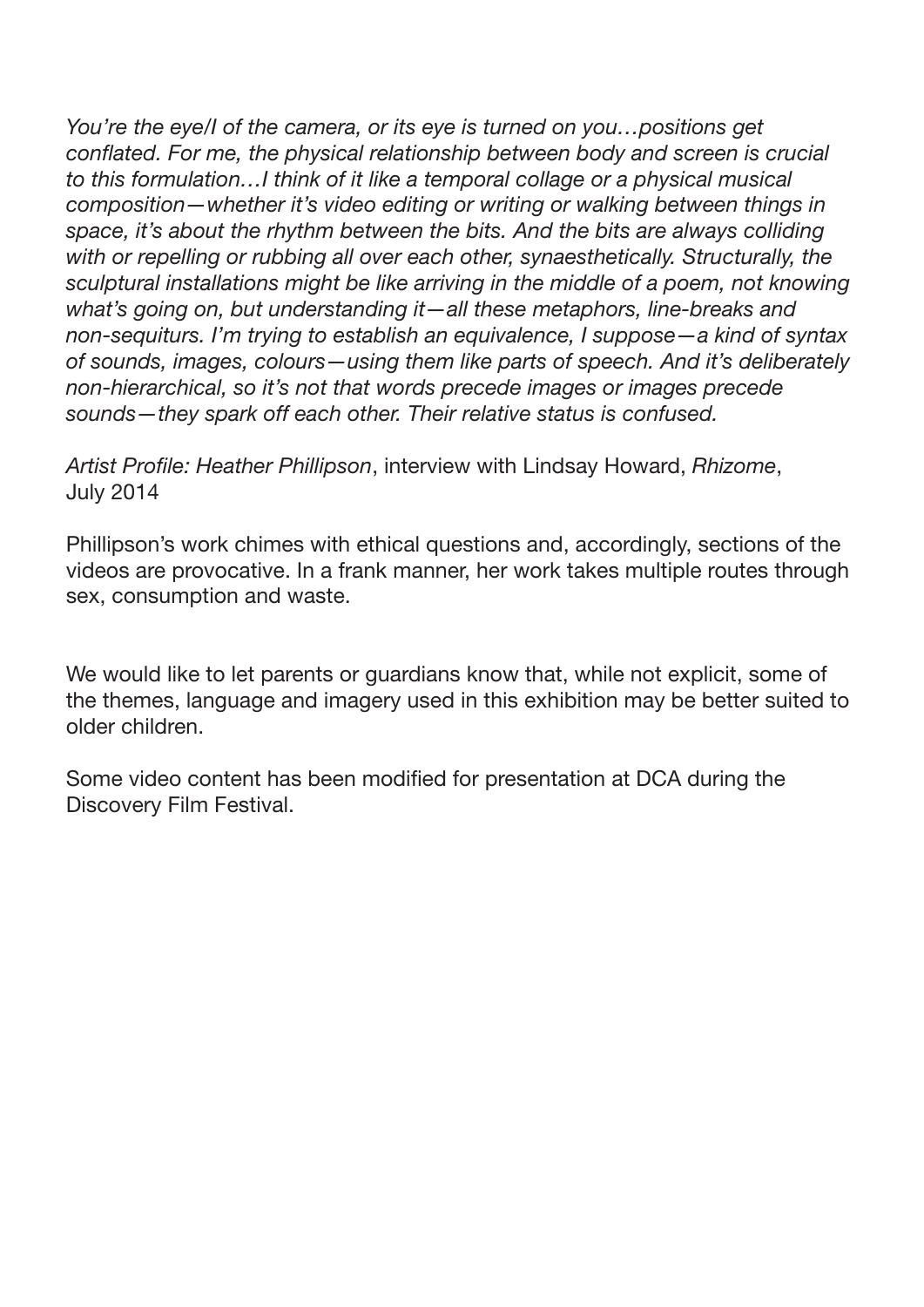## TALKS & EVENTS

Book your place on 01382 909 900 For more info visit www.dca.org.uk

#### Meet the Artist

Saturday 6 September 18:00 Galleries. Free, but ticketed.

Join Heather Phillipson and Graham Domke, DCA Exhibitions Curator for a special introductory conversation and tour of the exhibition. They will discuss the new commission and the artist's previous work.

#### Building Tour: DCA on Show

Sunday 14 September 11:30, 13:30 &15:30 Free, but ticketed.

Contemporary artists make and present art in so many ways. This behind the scenes tour shows you how an international art centre, like DCA, helps artists create and show their work. Meet creative and technical staff to hear more about their unique roles as you visit our Gallery Workshop and Print Studio spaces. Tours will last approximately 45 minutes allowing time for a chat and questions as we go round. Part of Dundee Doors Open Day.

#### BSL Signed Tour

Wed 17 September 13:30 Galleries. Free, drop in.

Join us for an informal, BSL signed tour of the exhibition followed by a cup of tea and a chat. We will take time exploring the exhibition, asking questions and sharing ideas supported by experienced sign language interpreter Jennifer Ramsay.

#### #thegatheringFIVE

Saturday 4 October 19:00 Galleries. Free, drop in.

We're teaming up with Scot Street Style, one of the fastest growing creative communities in Scotland, to celebrate individuality, and place Dundee firmly on the global style map. Everyone is welcome at this informal social event celebrating Dundee's unique style.

#### Senior Citizen Kane Tour

Tuesday 7 October 10:30—12:00 Galleries. Free, but ticketed.

This event is especially designed for our visitors aged 60 and over. Explore the exhibition with one of our friendly Gallery Assistants, then share thoughts and chat over a cup of tea.

#### (((echo)))

Thursday 9 October 19:00 Galleries. Free, but ticketed.

Come along and contribute to this popular event designed to provoke discussions about the current exhibition through a series of presentations by local artists.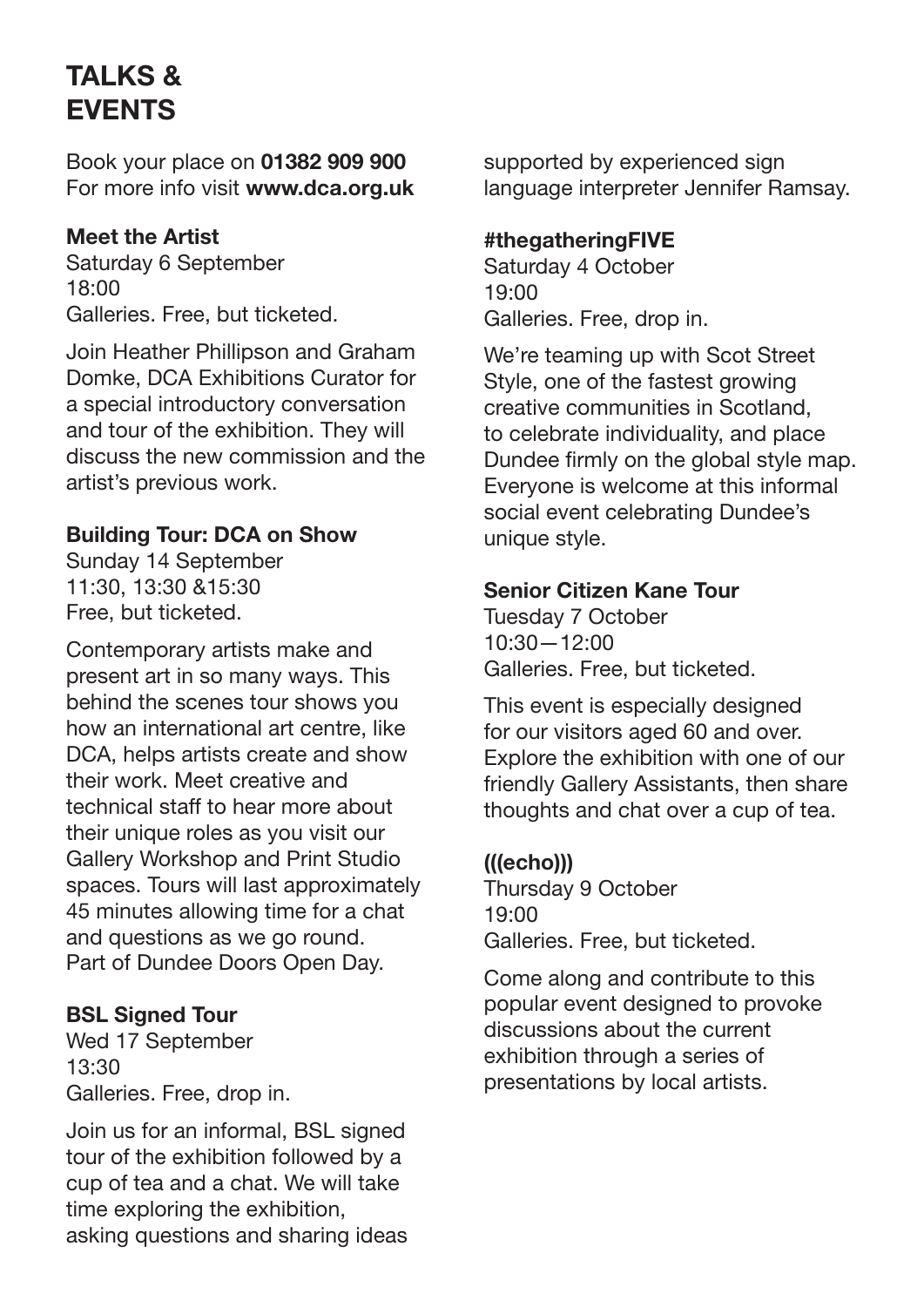## YOUNGER VISITORS & FAMILY GROUPS

#### Art Cart

Saturday 6 September & Saturday 4 October 13:00—15:00 Galleries. Free, drop in.

Fun for all ages, our Art Cart offers active ways to connect with each exhibition. During this show you can expect word art, collage and fun with perspective.

#### Family Art Labs: Space and Time for the Family to Make Together

Saturday 20 September & Saturday 18 October 13:00—15:00 Activity Room. Free, but ticketed.

Suitable for all ages from 5 years and above. All children must be accompanied by an adult. Join our artists for some fun and have time to explore Heather Phillipson's artworks in the gallery. We will chat about what you see, try out new techniques and make our own creative responses. Each session lasts two hours but you don't have to stay the whole time.

#### Art in Action: Cut out, Pop-up and Create

Saturday 1 November 13:00—15:00 Activity Room. Tickets £3.

Colour, collage, cut-outs and pop-ups! Inspired by the work of Heather Phillipson we will turn the whole Activity Room into an exciting, story-telling environment using projection and sound to bring your artworks to life.

#### Activity Room DIY

Open daily unless being used for a workshop. Free, drop in.

DCA Activity Room is a comfortable and imaginative space designed for younger visitors and family groups to have a go at DIY activities, browse the wee art library and make connections with the exhibitions. For this show there will be a storycollage and pop-up sculpture activities.